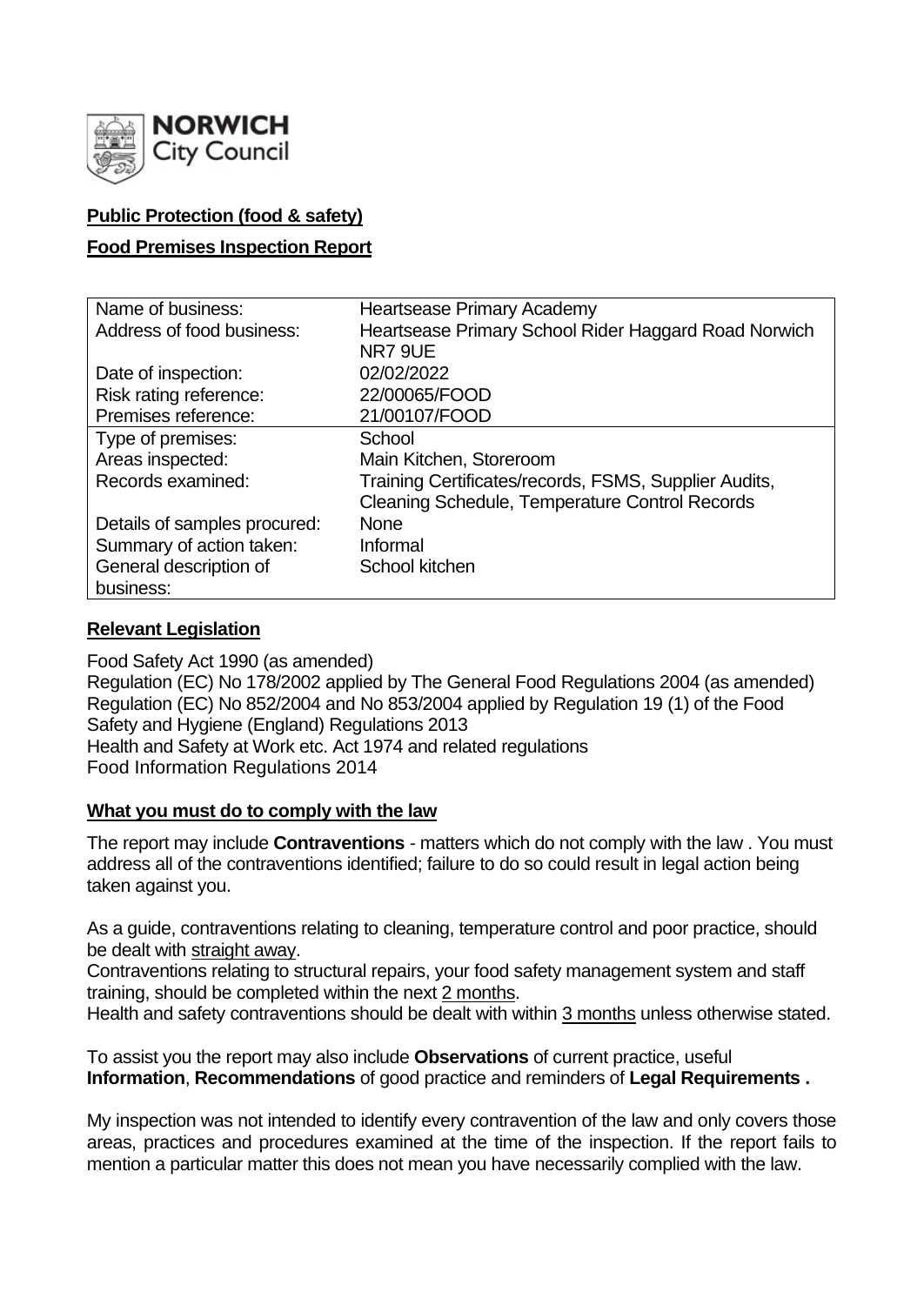# **FOOD SAFETY**

## **How we calculate your Food Hygiene Rating:**

The food safety section has been divided into the three areas which you are scored against for the hygiene rating: 1. food hygiene and safety procedures, 2. structural requirements and 3. confidence in management/control procedures. Each section begins with a summary of what was observed and the score you have been given. Details of how these scores combine to produce your overall food hygiene rating are shown in the table.

| <b>Compliance Area</b>                     |          |    |           | <b>You Score</b> |                |    |           |    |                |  |  |
|--------------------------------------------|----------|----|-----------|------------------|----------------|----|-----------|----|----------------|--|--|
| Food Hygiene and Safety                    |          |    |           | 0                | 5.             | 10 | 15        | 20 | 25             |  |  |
| <b>Structure and Cleaning</b>              |          |    |           | $\bf{0}$         | 5.             | 10 | 15        | 20 | 25             |  |  |
| Confidence in management & control systems |          |    | $\bf{0}$  | 5.               | 10             | 15 | 20        | 30 |                |  |  |
|                                            |          |    |           |                  |                |    |           |    |                |  |  |
| <b>Your Total score</b>                    | $0 - 15$ | 20 | $25 - 30$ |                  | $35 - 40$      |    | $45 - 50$ |    | > 50           |  |  |
| <b>Your Worst score</b>                    | 5        | 10 | 10        |                  | 15             |    | 20        |    |                |  |  |
|                                            |          |    |           |                  |                |    |           |    |                |  |  |
| <b>Your Rating is</b>                      | 5        | 4  |           | 3                | $\overline{2}$ |    |           |    | $\overline{0}$ |  |  |

Your Food Hygiene Rating is 5 - a very good standard



# **1. Food Hygiene and Safety**

Food Hygiene standards are excellent. You demonstrated full compliance with legal requirements. You have safe food handling practices and procedures and all the necessary control measures to prevent cross-contamination are in place. **(Score 0)**

# Hand-washing

**Observation** I was pleased to see hand washing was well managed.

### Personal Hygiene

**Observation** I was pleased to see that standards of personal hygiene were high.

### Temperature Control

**Observation** I was pleased to see you were able to limit bacterial growth and/or survival by applying appropriate temperature controls at points critical to food safety and that you were monitoring temperatures.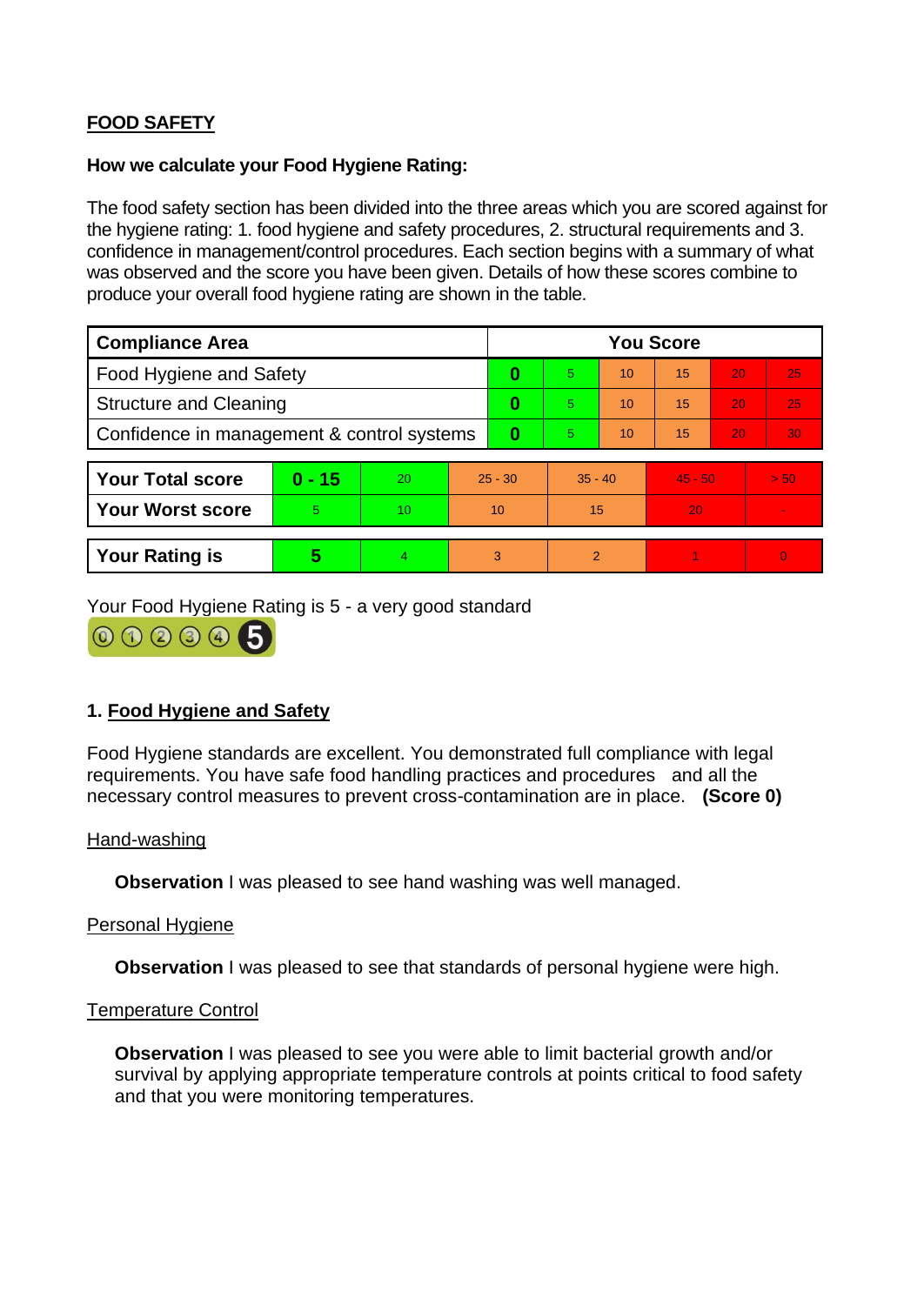# **2. Structure and Cleaning**

The structure facilities and standard of cleaning and maintenance are all excellent and you demonstrated full compliance with the law. There is evidence of effective pest control and procedures are in place to rectify any problems as they arise. There is good provision for waste disposal. **(Score 0)**

## Cleaning of Structure

**Observation** The kitchen had been well maintained and the standard of cleaning was exceptionally high.

### Cleaning of Equipment and Food Contact Surfaces

**Observation** You had dedicated equipment for the preparation of raw and ready-to-eat foods.

## Cleaning Chemicals / Materials / Equipment and Methods

**Observation** I was pleased to see that the premises was kept clean and that your cleaning materials, methods and equipment were able to minimise the spread of harmful bacteria between surfaces.

### **Maintenance**

**Observation** You are maintaining the premises in good condition.

### Facilities and Structural provision

**Observation** I was pleased to see the premises had been well maintained and that adequate facilities had been provided.

# **3. Confidence in Management**

A food safety management system is in place and you comply fully with the law. Hazards to food are understood properly controlled managed and reviewed. Your records are appropriate and being maintained. All your staff are suitably supervised and trained. You have a very good track record. **(Score 0)**

### Type of Food Safety Management System Required

**Observation** You were date labelling perishable foods appropriately and could demonstrate effective control over food spoilage organisms.

**Observation** You had colour-coded equipment and effective separation between raw and ready-to-eat food at all stages in your operation.

**Observation** You were monitoring (and recording) the temperatures of your fridges and freezers as well as the temperature of cooked/hot-held food and could demonstrate effective systems for controlling bacterial growth and survival.